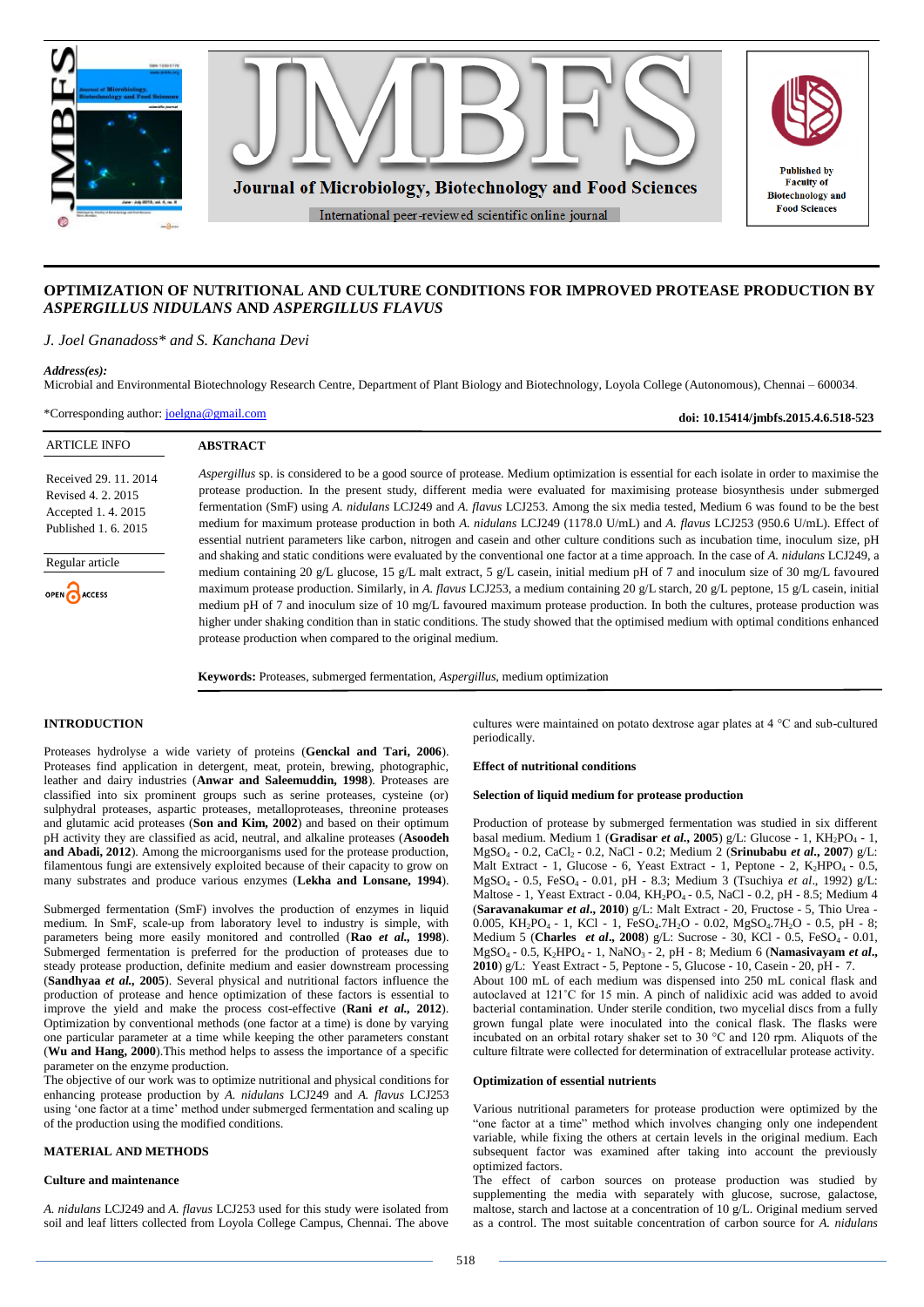LCJ249 and *A. flavus* LCJ253 was further determined using the most suitable carbon source in the range of 5 to 30 g/L.

The effect of nitrogen source on protease production was studied by supplementing the medium with three organic nitrogen (malt extract, peptone, and yeast extract) and three inorganic nitrogen (ammonium sulphate, ammonium chloride and ammonium nitrate) sources. These nitrogen sources replaced the original nitrogen source (yeast extract, peptone and casein) available in the medium. The original medium served as control. The optimum concentration of the suitable nitrogen source for protease production by *A. nidulans* LCJ249 and *A. flavus* LCJ253 was carried out by varying the concentrations of the suitable nitrogen source in the range of 5 to 30 g/L.

The effect of the inducer casein on protease production by *A. nidulans* LCJ249 and *A. flavus* LCJ253 was evaluated. The effect of different concentrations of casein ranging from 5 to 30 g/L was also studied.

## **Optimization of culture conditions**

The optimal time of incubation for maximum protease production by *A. nidulans* LCJ249 and *A. flavus* LCJ253 was determined by incubating the flasks containing the medium for a period of 16 days. Aliquots of the culture filtrate were drawn every 2 days and used for the determination of extracellular protease activity. The biomass was also simultaneously harvested and used for the determination of fresh weight and dry weight.

The effect of different inoculum size on protease production by *A. nidulans* LCJ249 and *A. flavus* LCJ253 was evaluated using various inoculum sizes ranging from 10 to 60 mg/100 mL. Mycelial discs (6 mm) were inoculated into the conical flask containing culture medium. The amount of mycelium on agar plug was determined, based on which inoculum size was calculated. The protease activity was determined at the end of the study period.

The effect of initial pH of the medium on protease production by *A. nidulans* LCJ249 and *A. flavus* LCJ253 was studied under different pH range ranging from 4 to 9. The pH of the production medium was adjusted by adding 1N NaOH and HCl.

The effect of static and shaking condition on protease production was studied by incubating under static and shaking condition (120 rpm) at 30 °C.

### **Protease production in original and optimised medium**

Protease production by *A. nidulans* LCJ249 and *A. flavus* LCJ253 in the optimised and original medium (**Namasivayam** *et al***., 2010**) was compared. The modified medium for *A. nidulans* LCJ249 contained the following components (g/L): Malt Extract - 15, Glucose - 20, Casein - 5 and the modified media for *A. flavus* LCJ253 contained (g/L): Peptone - 20, Starch - 20, Casein - 15. Fermentation was carried out in Erlenmeyer flasks (1L) containing 500 mL of the modified production medium. The medium containing flasks were inoculated with the mycelia discs. The flasks were incubated at room temperature for 1 week in a rotary shaker at 120 rpm. 10 mL of the culture filtrate was drawn on the peak day and centrifuged at 3600 rpm for 10 min. The supernatant was used as a crude enzyme for protease activity.

#### **Protease assay**

Protease activity was determined spectrophotometrically using casein as the substrate. A mixture of 500 μL of casein (0.5% w/v) , 300 μL of 0.2 M phosphate buffer (pH 7) and 200 μL crude enzyme extract were incubated at room temperature 37 °C for 10 minutes. After 10 minutes, the enzyme reaction was terminated by the addition of 1 mL of 5% (w/v) trichloroacetic acid (TCA). The reaction mixture was then centrifuged at 10,000 rpm for 15 minutes to separate the unreacted casein. To 1 mL of the supernatant, 5 mL of 0.4 M Na<sub>2</sub>CO<sub>3</sub> and 1 mL of 3-fold diluted Folin Ciocalteu's reagent were added. The resulting solution was incubated in the dark for 30 minutes at room temperature and absorbance was measured at 660 nm (**Lowry** *et al***., 1951**).

Enzyme activity (1 Unit) was defined as the amount of enzyme liberating one µ/mole of tyrosine/mL/min under the defined conditions.

Units/ml Enzyme activity = 
$$
\frac{(\mu/\text{mole tyrosine equivalents released}) \times 7}{\mu/\text{mole tyrosine equivalents released}}
$$

$$
0.2 \times 4 \times 10
$$

7 = Total volume (in millilitres) of assay<br>10 = Time of assay (in minutes) as per the Unit definition assay (in minutes) 0.2 = Volume of Enzyme (in millilitres) of enzyme used 4 = Volume (in millilitres) used in Colorimetric Determination (Sigma Aldrich method).

#### **Protein assay**

Protein content of the extract was estimated following the method described by **Lowry** *et al***. (1951)** using bovine serum albumin as the standard.

## **Statistical analysis**

Each parameter was analyzed with three replicates and a standard deviation (SD) was calculated and data are expressed  $\pm$  SD of three replication.

# **RESULTS**

## **Selection of liquid medium for protease production**

The protease production was significantly different in all the 6 media tested. Among the six media studied, Medium 6 favoured maximum protease production in both *A. nidulans* LCJ249 and *A. flavus* LCJ253 as shown in Figure 1*.* In Medium 6, a maximum protease activity of 988.4 (U/mL) and 950.6 (U/mL) was recorded in *A. nidulans* LCJ249 and *A. flavus* LCJ253 on the 6<sup>th</sup> day of incubation. Results also proved that Medium 1 did not favour protease production in both the cultures.



**Figure 1** Influence of different medium compositions on the protease production by *A. nidulans* LCJ249 and *A. flavus* LCJ253

## **Optimization of essential nutrients**

To optimize the most suitable carbon source for protease production by *A. nidulans* LCJ249 and *A. flavus* LCJ253, experiments were carried out using glucose, sucrose, galactose, maltose, starch and lactose in Medium 6 and the results are presented in Table 1. The result showed that glucose enhanced significantly higher protease production (1183.0 U/mL) in *A. nidulans* LCJ249, when compared to other carbon sources. Maltose also moderately favoured protease production in *A. nidulans* LCJ249. In the case of *A. flavus* LCJ253, the liquid medium containing starch as the carbon sources favoured maximum amount of protease  $(1474 \text{ U/mL})$  and the next suitable carbon source was lactose.

The suitable nitrogen source for the protease production by *A. nidulans* LCJ249 and *A. flavus* LCJ253 was studied using organic (malt extract, peptone and yeast extract) and inorganic nitrogen sources (ammonium sulphate, ammonium chloride and ammonium nitrate) and the results are presented in Table 1. The results showed that in general organic nitrogen favoured better growth high protease production when compared to inorganic nitrogen sources. In the case of *A. nidulans* LCJ249, maximum protease production of 1134.0 U/mL was recorded in the medium amended with malt extract on the  $6<sup>th</sup>$  day of culture. Whereas in *A. flavus* LCJ253, the medium amended with peptone favoured a maximum protease production 1129.8 U/mL on the  $6<sup>th</sup>$  day. In all the experiments, protease activity was observed from the first day of inoculation and peak activity was observed on the 6<sup>th</sup> day and declined thereafter.

The effect of different concentrations of glucose (most suitable carbon source) was studied to ascertain the most suitable concentration for protease production by *A. nidulans* LCJ249 and the results are shown in Table 2. Results showed that 20 g/L of glucose significantly increased the yield of protease (833 U/mL) when compared to other concentrations. It was initially observed that the production of protease increased with increase in the concentration of glucose but declined when the concentration was increased beyond 20 g/L. The effect of different concentration of malt extract (suitable nitrogen source) on the protease production by *A. nidulans* LCJ249 was studied and it was found that malt extract concentration of 15 g/L was ideal for maximum protease activity of 1212.4 U/mL (Table 2).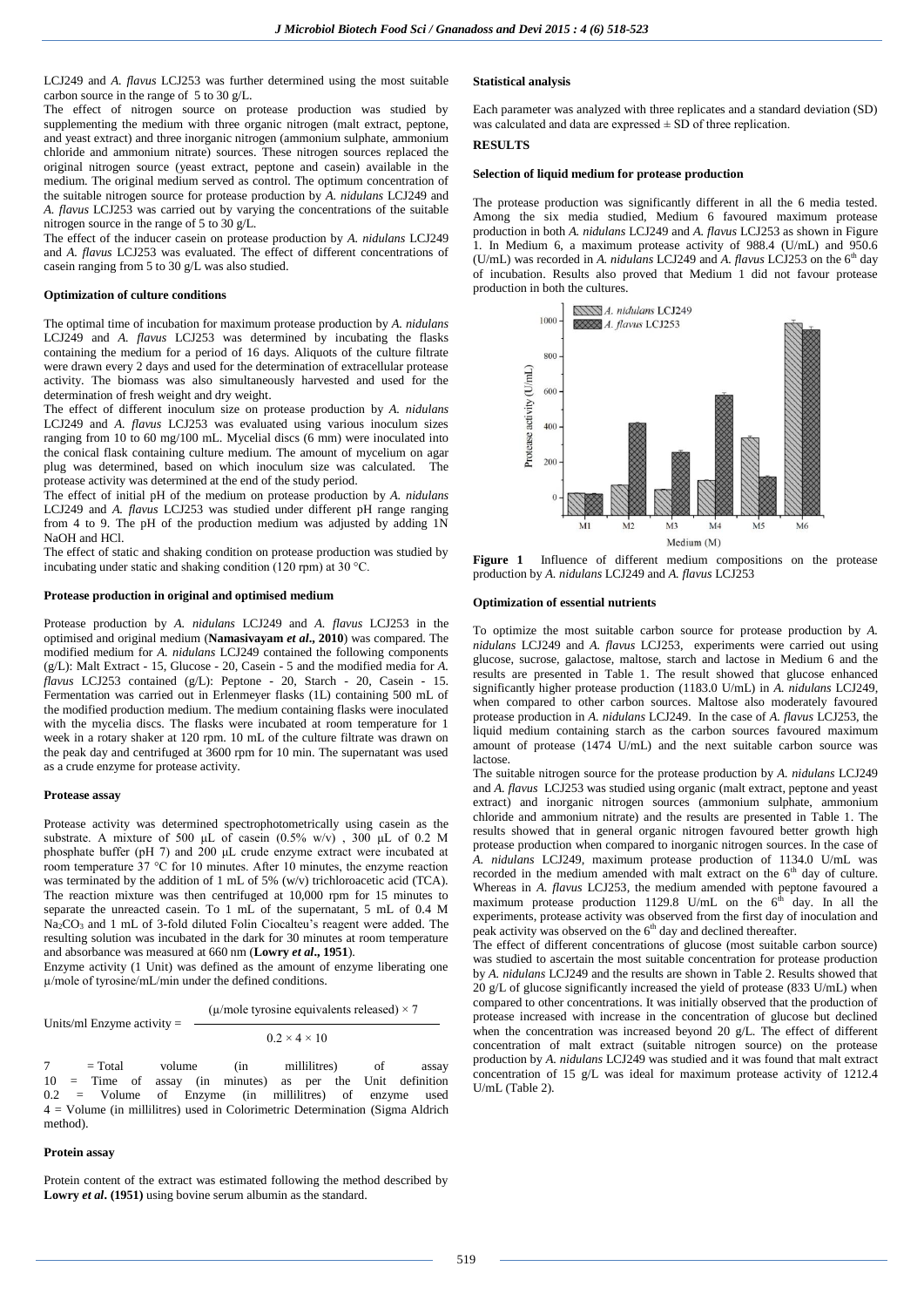|  |                                                                      |  |  |  | <b>Table 1</b> Influence of essential nutrients on the protease production by A. |  |
|--|----------------------------------------------------------------------|--|--|--|----------------------------------------------------------------------------------|--|
|  | <i>nidulans</i> LCJ249 and A. <i>flavus</i> LCJ253 on the sixth day. |  |  |  |                                                                                  |  |

| <b>Nutrients</b>        | A. nidulans LCJ249       | A. flavus LCJ253  |
|-------------------------|--------------------------|-------------------|
| <b>Carbon Sources</b>   | Protease activity (U/mL) |                   |
| Glucose                 | $1183.0 \pm 35.2$        | $504.0 \pm 14.0$  |
| Galactose               | $742.0 \pm 22.1$         | $1076.6 \pm 33.4$ |
| Lactose                 | $651.0 \pm 15.2$         | $1376.2 \pm 32.8$ |
| Maltose                 | $786.8 \pm 20.8$         | $883.4 \pm 27.6$  |
| Starch                  | $683.2 \pm 18.7$         | $1474.2 \pm 31.3$ |
| Sucrose                 | $620.2 \pm 16.9$         | $784.0 \pm 15.5$  |
| <b>Nitrogen Sources</b> |                          |                   |
| Yeast extract           | $819.0 \pm 25.4$         | $868.0 \pm 30.2$  |
| Peptone                 | $841.4 \pm 28.2$         | $1129.8 \pm 31.1$ |
| Malt extract            | $1134.0 \pm 33.5$        | $805.0 \pm 14.9$  |
| Ammonium nitrate        | $834.4 \pm 22.0$         | $302.4 \pm 10.5$  |
| Ammonium chloride       | $684.6 \pm 16.8$         | $488.6 \pm 12.2$  |
| Ammonium sulphate       | $459.2 \pm 16.7$         | $141.4 \pm 8.1$   |

**Table 2** Influence of various concentrations of glucose and malt extract on the protease production by *A. nidulans* LCJ249 on the sixth day.

|                       | A .nidulans LCJ249<br>Protease activity (U/mL) |                     |  |  |
|-----------------------|------------------------------------------------|---------------------|--|--|
| Concentration $(g/L)$ |                                                |                     |  |  |
|                       | <b>Glucose</b>                                 | <b>Malt</b> extract |  |  |
| Control               | $546.0 \pm 20.2$                               | $884.8 \pm 22.5$    |  |  |
| 5                     | $397.6 \pm 10.1$                               | $701.4 \pm 20.8$    |  |  |
| 10                    | $445.2 \pm 15.6$                               | $964.6 \pm 33.6$    |  |  |
| 15                    | $422.8 \pm 12.8$                               | $1212.4 \pm 40.1$   |  |  |
| 20                    | $833.0 \pm 23.1$                               | $1071.0 \pm 38.4$   |  |  |
| 25                    | $509.6 \pm 15.6$                               | $870.8 \pm 20.9$    |  |  |
| 30                    | $656.6 \pm 13.8$                               | $981.4 \pm 22.7$    |  |  |
|                       |                                                |                     |  |  |

The effect of different concentrations of starch on the protease production by *A. flavus* LCJ253 showed that 20 g/L starch resulted in a higher yield of protease of 1393 U/mL (Table 3). It was observed that initially the production of protease increased with increase in the concentration of starch but declined when the concentration was increased after 20 g/L. In *A. flavus* LCJ253, peptone concentration of 30 g/L enhanced a maximum protease activity of 2594 U/mL closely followed by 20 g/L peptone (2528 U/mL). Taking into consideration the cost factor, 20 g/L peptone was chosen as optimum for the production of protease in the case of *A. flavus* LCJ253 (Table 3).

**Table 3 Influence of various concentrations of starch and peptone on the protease production by** *A. flavus* **LCJ253 on the sixth day.**

|                       | A.flavus LCJ253          |                   |  |
|-----------------------|--------------------------|-------------------|--|
|                       | Protease activity (U/mL) |                   |  |
| Concentration $(g/L)$ | <b>Starch</b>            | Peptone           |  |
| Control               | $842.6 \pm 20.1$         | $820.4 \pm 22.5$  |  |
| 5                     | $641.2 \pm 15.2$         | $1334.2 \pm 34.6$ |  |
| 10                    | $721.0 \pm 18.4$         | $1274.0 \pm 33.8$ |  |
| 15                    | $826.0 \pm 22.5$         | $1719.2 \pm 39.4$ |  |
| 20                    | $1393.0 \pm 30.8$        | $2528.4 \pm 44.1$ |  |
| 25                    | $725.2 \pm 14.3$         | $2279.6 \pm 31.5$ |  |
| 30                    | $1145.2 \pm 28.6$        | $2594.2 \pm 42.7$ |  |

The effect of different concentrations of casein (inducer) on protease activity in both the cultures was studied. In *A. nidulans* LCJ249, 15 g/L casein enhanced maximum protease activity (1346 U/mL) as shown in Figure 2. Likewise, in *A. flavus* LCJ253, 15 g/L casein induced maximum protease production (1489 U/mL). The production of protease increased with increase in the concentration of casein but declined when its concentration exceeded 20 g/L.

## **Optimization of culture conditions**

The protease activity was recorded every 2 days in order to determine the optimum incubation period for maximum production of protease. In both the isolates (*A. nidulans* LCJ249 and *A. flavus* LCJ253), maximum protease production was observed on the 6<sup>th</sup> day of incubation at room temperature. In *A*. *nidulans* LCJ249, a protease activity of 1261.4 U/mL and a protease activity of 1580.4 U/mL in *A. flavus* LCJ253 were observed on the 6<sup>th</sup> day. Prolonged incubation period decreased the enzyme activity (Table 4).



**Figure 2** Influence of casein concentration on the protease production by *A. nidulans* LCJ249 and *A. flavus* LCJ253

**Table 4** Influence of culture conditions on the protease production by *A. nidulans* LCJ249 and *A. flavus* LCJ253

|                                      | <b>A.nidulans LCJ249</b> | A.flavus LCJ253   |  |  |
|--------------------------------------|--------------------------|-------------------|--|--|
| <b>Culture conditions</b>            | Protease activity (U/mL) |                   |  |  |
| <b>Incubation time (Days)</b>        |                          |                   |  |  |
| $\overline{2}$                       | $1009.4 \pm 38.1$        | $735.2 \pm 25.2$  |  |  |
| $\overline{4}$                       | $1117.2 \pm 42.5$        | $1404.0 \pm 40.6$ |  |  |
| 6                                    | $1261.4 \pm 40.6$        | $1580.4 \pm 45.1$ |  |  |
| 8                                    | $1012.2 \pm 38.1$        | $597.4 \pm 11.7$  |  |  |
| 10                                   | $964.6 \pm 20.9$         | $526.2 \pm 10.8$  |  |  |
| pH                                   |                          |                   |  |  |
| $\overline{4}$                       | $810.6 \pm 15.2$         | $1180.2 \pm 38.1$ |  |  |
| 5                                    | $978.6 \pm 13.1$         | $1495.2 \pm 32.5$ |  |  |
| 6                                    | $1153.6 \pm 33.4$        | $2080.4 \pm 41.2$ |  |  |
| 7                                    | $1289.4 \pm 38.1$        | $2097.2 \pm 40.3$ |  |  |
| 8                                    | $1096.2 \pm 29.5$        | $1908.2 \pm 30.7$ |  |  |
| 9                                    | $960.4 \pm 26.1$         | $1930.6 \pm 30.2$ |  |  |
| Inoculum size (mg)                   |                          |                   |  |  |
| 10                                   | $841.4 \pm 33.2$         | $2223.2 \pm 40.8$ |  |  |
| 20                                   | $950.6 \pm 36.4$         | $1402.8 \pm 35.1$ |  |  |
| 30                                   | $1258.0 \pm 41.2$        | $1397.2 \pm 33.0$ |  |  |
| 40                                   | $1068.2 \pm 40.9$        | $1358.0 \pm 28.9$ |  |  |
| 50                                   | $1118.6 \pm 43.6$        | $1170.4 \pm 22.1$ |  |  |
| 60                                   | $1157.2 \pm 35.4$        | $1099.0 \pm 30.5$ |  |  |
| <b>Static and shaking conditions</b> |                          |                   |  |  |
| Static                               | $1351.0 \pm 41.3$        | $1965.6 \pm 46.5$ |  |  |
| Shaking                              | $2262.4 \pm 54.9$        | $2059.4 \pm 60.2$ |  |  |
|                                      |                          |                   |  |  |

Time course experiments showed that the protease activity increased with increase in time and the peak protease activity was observed on the  $6<sup>th</sup>$  day. The protease activity decreased thereafter. The effect of initial pH (4 to 9) of the medium on protease shows that initial pH of 7 was the best pH for the production of protease by *A. nidulans* LCJ249 and *A. flavus* LCJ253*.* In *A. nidulans* LCJ249, a protease activity of 1289.4 U/mL and in *A. flavus* LCJ253, a protease activity of 2097.2 U/mL was observed at pH 7 (Table 4). However, protease activity was present at all pH evaluated in this study. The effect of different inoculum size on protease production by *A. nidulans* LCJ249 and *A. flavus* LCJ253 was studied. In *A. nidulans* LCJ249, the maximum protease activity of 1258 U/mL was observed with addition of 30 mg of inoculum size. Whereas in *A. flavus* LCJ253, the maximum protease production of 2223.2 U/mL was obtained with 10 mg of inoculum size (Table 4). The culture medium became more viscous by increasing the inoculums size.

In *A. nidulans* LCJ249 when compared to the static condition, shaking condition favoured maximum protease production of 2262.4 U/mL on the  $6<sup>th</sup>$  day of incubation. In *A. flavus* LCJ253 also shaking condition favoured maximum protease production of 2059.4 U/mL on the  $6<sup>th</sup>$  day of incubation (Table 4).

#### **Protease production in original and optimised medium**

Protease production by *A. nidulans* LCJ249 and *A. flavus* LCJ253 in the original and the optimised medium was studied. In *A. nidulans* LCJ249, the modified medium showed a maximum protease activity (1267.0 U/mL) on the  $6<sup>th</sup>$  day when compared to the original medium (961.8 U/mL). Likewise, in *A. flavus*  LCJ253, the protease production was 1583.4 U/mL in the modified medium when compared to the original medium where it was 679.0 U/mL (Figure 3). The results showed that the optimised medium enhanced the protease production in both the cultures.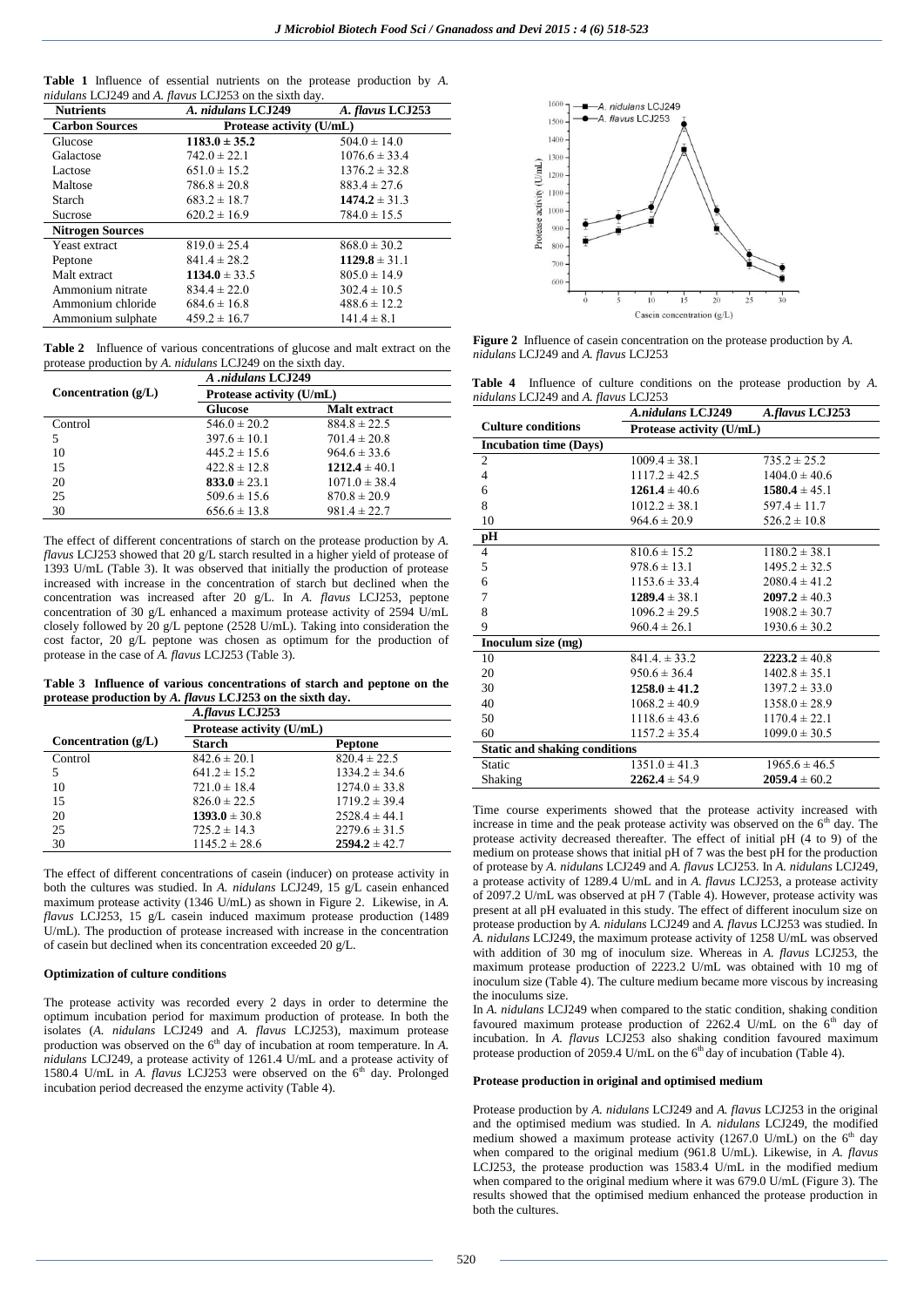



## **DISCUSSION**

Fungal proteases are produced extracellularly which make it easy to be recovered from the fermentation medium (**Sandhya** *et al***., 2005; Murthy and Naidu, 2010**). Filamentous fungi also have the potential to grow under varying environmental conditions such as fermentation type, time, pH, temperature and utilizing various sources of substrate as nutrients (**Ikram-ul-haq** *et al***., 2006**). Proteases obtained from *Aspergillus* sp. have been declared to be safe. *Aspergillus niger* has been reported to produce proteases (**Paranthaman** *et al***., 2009**). Similarly, protease production has been reported in *Aspergillus oryzae* and *Aspergillus fischeri* (**Murthy and Naidu, 2010**; **Saravanakumar** *et al***., 2010**). The optimization of medium components is carried out to maintain a balance between the various medium components and thus minimizes the amount of unutilized components at the end of the fermentation process (**Kumara** *et al***., 1999**). Several researchers have reported different methods to optimize the production of protease. **Saravanakumar** *et al.* **(2010)** reported that the medium composition and some physical factors such as the pH, fermentation period and temperature greatly influence the extracellular protease production. **El Enshasy** *et al.* (2008) emphasized that for the improvement of yield of proteases, the optimization of the production medium and the physical conditions are to be considered to develop an economically feasible technology. Better fermentation conditions will enhance higher production of proteases.

Extracellular protease production in microorganisms is strongly influenced by medium components such as carbon and nitrogen sources (**Beg** *et al***., 2002**) and metal ions (**Varela** *et al***., 1996**). **Banerjee** *et al***.** (**1993**) reported that a complex medium has been found to be suitable for protease production and they are dependent on the nutritional requirement of the organism under consideration. *A. nidulans* LCJ249 and *A. flavus* LCJ253 had varied preference toward the carbon sources. *A nidulans* LCJ249 preferred glucose while *A. flavus* LCJ253 preferred starch for maximum protease production. There are also reports showing that different carbon sources have different influences on extracellular enzyme production by different strains (**Wang and Lee, 1996; Nehra** *et al***., 2002**). The present results is in agreement with **Srinubabu** *et al.* (**2007**), **Tremacoldi and Carmona** (**2005**) and **Chellapandi** (**2010**) who reported glucose as the best carbon sources for improving the production of proteases by *Aspergillus flavus*, *Aspergillus clavatus* and *Aspergillus terrus.* This stimulatory effect of glucose on protease production by glucose indicates that protease production by *A*. *nidulans* LCJ249 may not be subject to control by catabolite repression. The stimulatory effect may also due to the fact that glucose is a monosaccharide and is readily available for the metabolism of the fungus for enzyme production. Several researchers have reported about the repression of protease synthesis and its secretion due to glucose in different microorganisms (**Tsuchiya and Kimura 1984**; **Taragano** *et al***., 1997**). In contrast to the stimulatory effect of glucose, **Sani** *et al***.** (1992) reported that starch/complex carbon sources supported the highest fungal growth and enzyme production in *Aspergillus* and this was evident in the present study. The influence of starch on the production of protease has also been reported by **Siala** *et al***.** (**2012**). The present study is also in agreement with **Srinubabu** *et al.* (**2007**) who reported that starch and glucose will be more suitable and cost-effective carbon source for commercial protease production.

Generally in addition to an energy source and trace elements, a suitable nitrogen source in adequate quantities is essential for the rapid growth of the fungus. In the present study, organic nitrogen substances were suitable for protease production. Accordingly, malt extract enhanced maximum protease production in *A. nidulans* LCJ249 and peptone in the case of *A. flavus* LCJ253. **Banerjee** *et al***.** (**1999**) reported that malt extract and yeast extract significantly induced the production of protease. In another study, addition of soybean meal in combination with peptone to growth medium has been shown to increase protease production by *A. carbonarius* (**Ire** *et al***., 2011**). Peptone contain high

amount of peptides. Proteases break down proteins and peptides. Hence, the presence of peptides in the culture medium could have induced production of protease (**Siala** *et al***., 2012**). Peptones are also known to sustain rapid growth of fungi (**Yan** *et al***., 2012**). The present study also revealed that organic nitrogen source showed better protease production than inorganic nitrogen sources. This better production with organic nitrogen sources can be correlated to their capacity to induce protease production. Organic nutrients are also less expensive and supplies the necessary minerals and vitamins required for protease production. The cell growth is also further rapid and efficient when organic nitrogen sources are used, since they decrease the number of components that cells would otherwise have to be synthesized.

The addition of inducers such as casein increases the protease production. In the present study an increase in inducer concentration increased protease activity. Protease activity was the maximum at 15 g/L and further addition of casein decreased the activity. Similarly, **Escobar and Barnett (1993**) reported that the enzyme production will decrease if the substrate concentration increases. When the substrate concentration is too high, it may also prohibit the enzyme activity (**Dekleva, 1985**). **Andrade** *et al***.** (**2002**) demonstrated that protease activity was at its maximum when 40 g/L of the substrate (casein) was used. The amino acids and peptides in casein may be served as specific inducers for increasing protease production by *A. nidulans* LCJ249 and *A. flavus* LCJ253.

Enzyme production is also very much dependant on the pH of the fermentation medium (**Kubackova** *et al***., 1975**). pH influences the enzymatic processes and also plays a major role in the transport process of diverse of components across the cell membrane (**Sandhya** *et al***., 2005; Paranthaman** *et al***., 2009; Murthy and Naidu, 2010**). Neutral pH helps in the cell growth but acidic and alkaline pH act as an inhibitor to the cell growth and this will affect the enzyme production by the cells. **Chakrabarti** *et al***.** (**2000**) proved that *Aspergillus terreus* managed to produce protease between pH 5.5 and 9.5. In the present study, protease production by *A. nidulans* LCJ249 and *A. flavus* LCJ253 was influenced by the initial pH of the medium. The best protease production was observed when the initial pH was 7 in *A. nidulans* LCJ249 and *A. flavus* LCJ253. Similarly, **Mellon and Cotty** (**1996**) reported that pH 7.5 was optimum for maximum protease production by *A. flavus*. **Ire** *et al***.** (**2011**) reported that pH 6.0 as the best initial pH for the production of protease by *A. carbonarius*. The influence of pH on the protease production could be due to its effect on the stability or conformation of the plasma membrane which indirectly affects the membrane bound ribosomes involved in the synthesis of protease (**Razak** *et al***., 1997**).

The initial inoculum size affects the growth and in turn affects the metabolite production. In the present investigation, the effect of inoculum size on the production of protease by *A. nidulans* LCJ249 and *A. flavus* LCJ253 was studied. **Raimbault and Alazard** (**1980**) reported that the decline in enzyme production with high inoculum size was related to the production of high biomass which is responsible for the reduction of the enzyme. Higher inoculum sizes have been found to negatively affect protease production in the study. This is in agreement with previous observations that reported that higher inoculum sizes need not necessarily give higher protease yield or cell growth. Higher inoculum sizes could result in the depletion of oxygen and nutrients in the culture media.

The production of protease under shaking condition was better when compared to static cultures. In the fermentation process using an aerobic culture, the oxygen affects the production of enzymes due to the changes in the metabolic pathway and metabolic fluxes (**Calik** *et al***., 1998**). **Ducros** *et al.* (**2009**) suggested that the respiration rate of the aerobic culture is dependent on the dissolved oxygen. This is due to physiological alteration in cell metabolism (**Hwang** *et al***., 1991**). In *A. flavus* LCJ253, shaking condition favoured protease production which is could be due to lower availability of dissolved oxygen with low mixing rates (**Potumarthi** *et al***., 2007**). These results were consistent with the observations of **Beg** *et al.* (**2002**) for *Bacillus mojavensis* where shaking was required to stimulate protease production.

Thus protease production by *A. nidulans* LCJ249 and *A. flavus* LCJ253 under submerged fermentation were effectively enhanced by optimizing the physical and essential nutritional parameters by the conventional one factor at a time method and scaling up of the protease production was also carried out.

## **CONCLUSION**

In this study, optimization of the culture media for maximizing protease production by submerged fermentation was carried out. The selection of a suitable production medium, carbon, nitrogen, inducer, pH, inoculum size, incubation time for protease production by submerged fermentation was carried out in a way to induce higher degree of protease production and also to minimize the operating cost. The modified medium composition and cultural conditions showed enhanced protease production compared to the original medium conditions. The modified conditions were also implemented under large scale for the production of extracellular fungal proteases.

**Acknowledgments:** The authors are grateful to the Management, Loyola College, Chennai for providing necessary facilities and encouragement.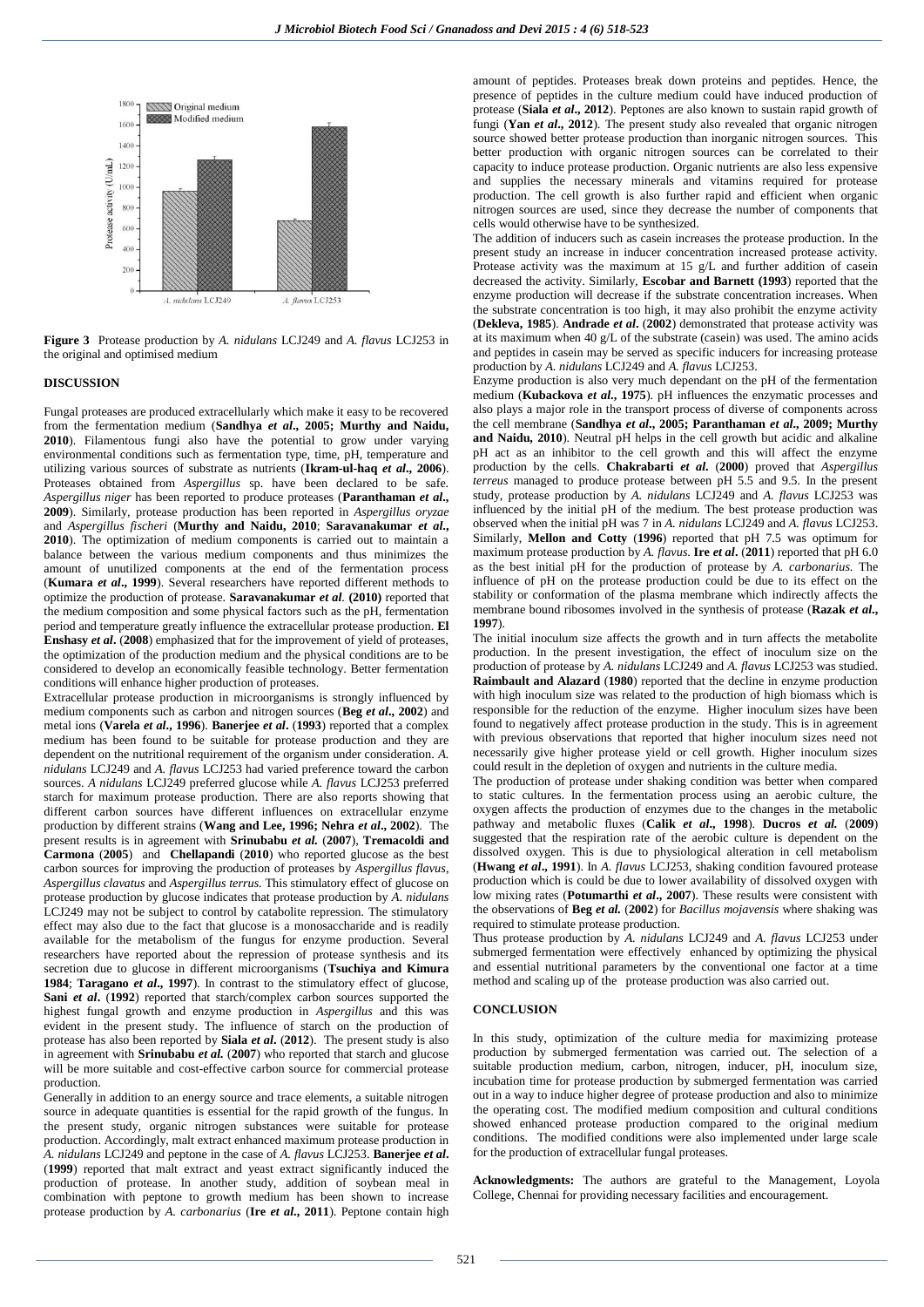## **REFERENCES**

ANDRADE, V.S., SARUBHO, L.A., FUKUSHIMA, K., MIYAJI, M., NISHIMURA, K., MARIA, D.E., CAMPOS-TAKAKI, G.L. 2002. Production of extracellular protease by *Mucor circinelloides* using D-glucose as carbon source/substrate. *Brazilian Journal of Microbiology*, 33(9), 106- 110.**[http://dx.doi.org/10.1590/S1517-83822002000200002](http://dx.doi.org/10.1590/S1517-83822002000200002 )**

ANWAR, A., SALEEMUDDIN, M. 1998. Alkaline proteases: a review.<br>Bioresource Technology, 6, 175-183.http://dx.doi.org/10.1016/s0960-*Bioresource Technology*, 6, 175-183.**[http://dx.doi.org/10.1016/s0960-](http://dx.doi.org/10.1016/s0960-8524%2897%2900182-x) [8524\(97\)00182-x](http://dx.doi.org/10.1016/s0960-8524%2897%2900182-x)** 

ASOODEH, A., MOUSSA ABADI, H.M. 2012. Purification and characterization of a thermostable neuthrophilic metalloprotease from *Pseudomonas* sp. DR89. *Iranian Journal of Biotechnology,* 10, 120-128.

BANERJEE, R., AGNIHOTRI, R., BHATTACHARYYA, B.C. (1993). Purification of alkaline protease of *Rhizopus oryzae* by foam fractionation. *Bioprocess Engineering,* 9(6), 245-248. **<http://dx.doi.org/10.1007/bf01061529>**

BANERJEE, U.C., SANI, R.K., AZMI, W., SONI, R. 1999. Thermostable alkaline protease from *Bacillus brevis* and its characterization as a laundry detergent additive. *Process Biochemistry*, 35(1-2), 213-219. **[http://dx.doi.org/10.1016/s0032-9592\(99\)00053-9](http://dx.doi.org/10.1016/s0032-9592(99)00053-9)**

BEG, Q.K., SAXENA, R.K., GUPTA, R. 2002. De-repression and subsequent induction of protease synthesis by *Bacillus mojavensis* under fed-batch operations. *Process Biochemistry,* 37(10), 1103-1109. **[http://dx.doi.org/10.1016/s0032-9592\(01\)00320-x](http://dx.doi.org/10.1016/s0032-9592%2801%2900320-x)**

CALIK, P., CALIK, G., OZDAMAR, T.H. 1998. Oxygen transfer effects in serine alkaline protease fermentation by *Bacillus licheniformis*: Use of citric acid as the carbon source. *Enzyme and Microbial Technology,* 23(7-8), 451-461. **[http://dx.doi.org/10.1016/s0141-0229\(98\)00069-6](http://dx.doi.org/10.1016/s0141-0229(98)00069-6)**

CHAKRABARTI, S.K., MATSUMURA, N., RANU, R.S. 2000. Purification and characterization of an extracellular alkaline serine protease from *A. terreus. Curr Microbiology,* 40, 239-244.

CHARLES, P., DEVANATHAN, V., ANBU, P., PONNUSWAMY, M.N., KALAICHELVAN, P.T., HUR, B.K. 2008. Purification, characterization and crystallization of an extracellular alkaline protease from *Aspergillus nidulans*  $\overline{\text{Microbiology}}$ **<http://dx.doi.org/10.1002/jobm.200800043>**

CHELLAPANDI, P. 2010. Production and Preliminary Characterization of Alkaline Protease from *Aspergillus flavus* and *Aspergillus terreus*. The *Electronic Journal of Chemistry,* 7(2), 479-482. **<http://dx.doi.org/10.1155/2010/502583>**

DEKLEVA, M.L., TITUS, J.A., STROHL, W.R. 1985. Nutrient effects on anthracycline production by *Streptomyces peucetius* in a defined medium. *Canadian Journal of Microbiology,* 31(3), 287-294. **<http://dx.doi.org/10.1139/m85-053>**

DUCROS, E., FERRARI, M., PELLEGRINO, M., RASPANTI, C., BOGNI, C. 2009. Effect of aeration and agitation on the protease production by S*taphylococcus aureus* mutant RC128 in a stirred tank bioreactor. *Bioprocess Biosystem Engineering*, 32 (1), 143-148. **[http://dx.doi.org/10.1007/s00449-008-](http://dx.doi.org/10.1007/s00449-008-0233-5) [0233-5](http://dx.doi.org/10.1007/s00449-008-0233-5)** 

EL ENSHASY, H., ABUOUL-I., ENEIN, A., HELMY, S., EL AZALY, Y. 2008. Optimization of the industrial production of alkaline protease by *Bacillus licheniformis* in different production scales. *Australian Journal of Basic Applied Sciences,* 2(3), 583-593.

ESCOBAR, J., BARNETT, S.M. 1993. Effect of agitation speed on the synthesis of *Mucor miehei* acid protease. *Enzyme and Microbial Technology,* 15(12), 1009-1013. **[http://dx.doi.org/10.1016/0141-0229\(93\)90047-6](http://dx.doi.org/10.1016/0141-0229%2893%2990047-6)**

GENCKAL, H., TARI, C. 2006. Alkaline protease production from alkalophilic *Bacillus* sp. isolated from natural habitats. *Enzyme and Microbial Technology*, 39(4), 703-710. **<http://dx.doi.org/10.1016/j.enzmictec.2005.12.004>**

GRADISAR, H., FRIEDRICH, J., KRIZAJ, I., JERALA, R. 2005. Similarities and specificities of fungal keratinolytic proteases: comparison of keratinases of *Paecilomyces marquandii* and *Doratomyces microsporus* to some known proteases. *Applied and Environmental Microbiology,* 71(7), 3420-3426. **<http://dx.doi.org/10.1128/aem.71.7.3420-3426.2005>**

HWANG, S.T., WACHTER, C., SCHATZ, G. 1991. Protein import into the yeast mitochondrial matrix- A new translocation intermediate between the two mitochondrial membranes. *The Journal of Biological Chemistry,* 266, 21083- 21089.

IKRAM-UL-HAQ., MUKHTAR, H., UMBER, H. 2006. Production of Protease by *Penicillium chrysogenum* through Optimization of Environmental Conditions. *Journal of Agriculture, Forestry and the Social Sciences,* 2(1), 23-25.

IRE, F.S., OKOLO, B.N., MONEKE, A.N., ODIBO, F.J.C. 2011. Influence of cultivation conditions on the production of a protease from *Aspergillus carbonarius* using submerged fermentation. *African Journal of Food Science*, 5(6), 353-365.

KUBACKOVA, M., KARACSONYI, S., VARADI, J. 1975. Studies on xylanase<br>from Basidiomycetes. Folia Microbiologica, 20(1), 29-37. from Basidiomycetes. *Folia Microbiologica*, 20(1), 29-37. **<http://dx.doi.org/10.1007/bf02877083>**

KUMARA, C.G., TIWARIB, M.P., JANYA, K.D. 1999. Novel alkaline serine proteases from alkalophilic *Bacillus* spp.: purification and some properties.

*Process Biochemistry*, 34(5), 441-449. **[http://dx.doi.org/10.1016/s0032-](http://dx.doi.org/10.1016/s0032-9592%2898%2900110-1) [9592\(98\)00110-1](http://dx.doi.org/10.1016/s0032-9592%2898%2900110-1)**

LEKHA, P.K., LONSANE, B.K. 1994. Comparative titres, location and properties of tannin acyl hydrolase produced by *Aspergillus niger* PKL104 in solid-state, liquid surface and submerged fermentation. *Process Biochemistry,*  29(6), 497-503. **[http://dx.doi.org/10.1016/0032-9592\(94\)85019-4](http://dx.doi.org/10.1016/0032-9592%2894%2985019-4)**

LOWRY, O.H., ROSEBROUGH, N.J., FARR, A.L., RANDALL, R.J. 1951. Protein measurement with Folin Phenol Reagent. *The Journal of Biological Chemistry,* 193, 265-275.

MELLON, J.E., COTTY, P.J. 1996. Purification and partial characterization of an elastinolytic proteinase from *Aspergillus flavus* culture filtrates. *Applied Microbiology and Biotechnology,* 46 (2), 138-142. **<http://dx.doi.org/10.1007/s002530050795>**

MURTHY, P.S., NAIDU, M.M. 2010. Protease production by *Aspergillus oryzae* in solid state fermentation utilizing coffee by products*. World Applied Sciences Journal,* 8, 199-205.

NAMASIVAYAM, S.K.R., SIVASUBRAMANIAN, S., KUMAR, G. 2010. Influence of media on protease production by *Beauveria bassiana* ( Bals.) Vuil. and stability towards commercially available detergents, surfactants and enzyme inhibitors. *International Journal of Biological Technology,* 1(1), 78-83.

NEHRA, K.S., DHILLON, S., CHAUDHARY, K., SINGH, K. 2002. Production of alkaline protease by *Aspergillus species* under submerged and solid state fermentation. *Indian Journal of Microbiology*, 42, 43-47.

PARANTHAMAN, R., ALAGUSUNDARAM, K., INDUMATHI. 2009. Production of protease from rice mill wastes by *Aspergillus niger* in Solid State Fermentation. *World Journal of Agricultural Sciences,* 5(3), 308-312.

POTUMARTHI, R., SUBHAKAR, C., JETTY, A. 2007. Alkaline protease production by submerged fermentation in stirred tank reactor using *Bacillus licheniformis* NCIM-2042: Effect of aeration and agitation regimes. *Biochemical Engineering Journal*, 34(2), 185-192.

# **<http://dx.doi.org/10.1016/j.bej.2006.12.003>**

RAIMBAULT, M., ALAZARD, D. 1980. Culture method to study fungal growth in solid fermentation. *Electron Journal of Applied Microbiology,* 9(3), 199-209. **<http://dx.doi.org/10.1007/bf00504486>**

RANI, R.M., PRASAD, N.N., SAMBASIVARAO, K.R.S. 2012. Optimization of Cultural Conditions for the Production of Alkaline Protease from a Mutant *Aspergillus Flavus* AS2. *Asian Journal of Experimental Biological Sciences,* 3(3), 565-576.

RAO, M.B., TANKSALE, A.M., GHATGE MS, DESHPANDE, V.V. 1998. Molecular and biotechnological aspects of microbial proteases. *Microbiology and Molecular Biology Reviews,* 62, 597-635.

RAZAK, C.N.A., TANG, S.W., BASRI, M., SALLEH, A. 1997. Preliminary study on the production of extracellular protease from a newly isolated *Bacillus*  sp. (no 1) and the physical factors affecting its production. *Pertanika Journal of Science and Technology,* 5,169-177.

SANDHYA, C., SUMANTHA, A., SZAKACS, G., PANDEY, A. 2005. Comparative evaluation of neutral protease production by *Aspergillus oryzae* in submerged and solid state fermentation. *Process Biochemistry,* 40(8), 2689- 2694. **<http://dx.doi.org/10.1016/j.procbio.2004.12.001>**

SANI, A., AWE, F.A., AKINYANJU, J.A. 1992. Amylase synthesis in *Aspergillus flavus* and *Aspergillus niger* grown on cassava peel. *Journal of Industrial Microbiology*, 10, 55-59. **<http://dx.doi.org/10.1007/BF01583634>**

SARAVANAKUMAR, K., THIYAGARAJAN, A., KAVIYARASAN, V. 2010. Optimization of medium constituents for the production of extracellular alkaline Protease by *Aspergillus fischeri* using response surface experimental design. *Journal of Biosciences Resource,* 1(3), 118-129.

SIALA, R., FRIKHA, F., MHAMDI, S., NASRI. M., SELLAMI KAMOUN, A. 2012. Optimization of Acid Protease Production by *Aspergillus niger* I1 on Shrimp Peptone Using Statistical Experimental Design. *The Scientific World Journal,* 2012, 1-11. **<http://dx.doi.org/10.1100/2012/564932>**

SON, E.S., KIM, J.I.I. 2002. Purification and characterization of caseinolytic extracellular protease from *Bacillus amyloliquefaciens* S94. *Journal of Microbiology,* 40(1)**,** 26-32.

SRINUBABU, G., LOKESWARI, N., JAYARAJU, K. 2007. Screening of nutritional parameters for the production of protease from *Aspergillus oryzae*. *E-J Chemistry*, 4(2), 208-215. **<http://dx.doi.org/10.1155/2007/915432>**

TARAGANO, V., SANCHEZ, V.E., PILOSOF, A.M.R. 1997. Combined effect of water activity depression and glucose addition on pectinases and protease production by *Aspergillus niger*. *Biotechnology Letters,* 19, 233-236.

TREMACOLDI, C.R., CARMONA, E.C. 2005. Production of extracellular alkaline proteases by *Aspergillus clavatus*. *World Journal of Microbiology and Biotechnology,* 21, 169-172. **<http://dx.doi.org/10.1007/s11274-004-2724-0>**

TSUCHIYA, K., KIMURA, T. 1984. Decrease of protease activity by addition of glucose to the culture of *Cephalosporium* sp. *Journal of Fermentation Technology,* 62, 35-39.

TSUCHIYA, K., NAKAMURA, Y., SAKASHITA, H., KIMURA, T. 1992. Purification and characterization of a thermostable alkaline protease from alkalophilic *Thermoactinomyces* sp. HS682. *Bioscience Biotechnology and Biochemistry*, 56(2), 246-250. **<http://dx.doi.org/10.1271/bbb.56.246>**